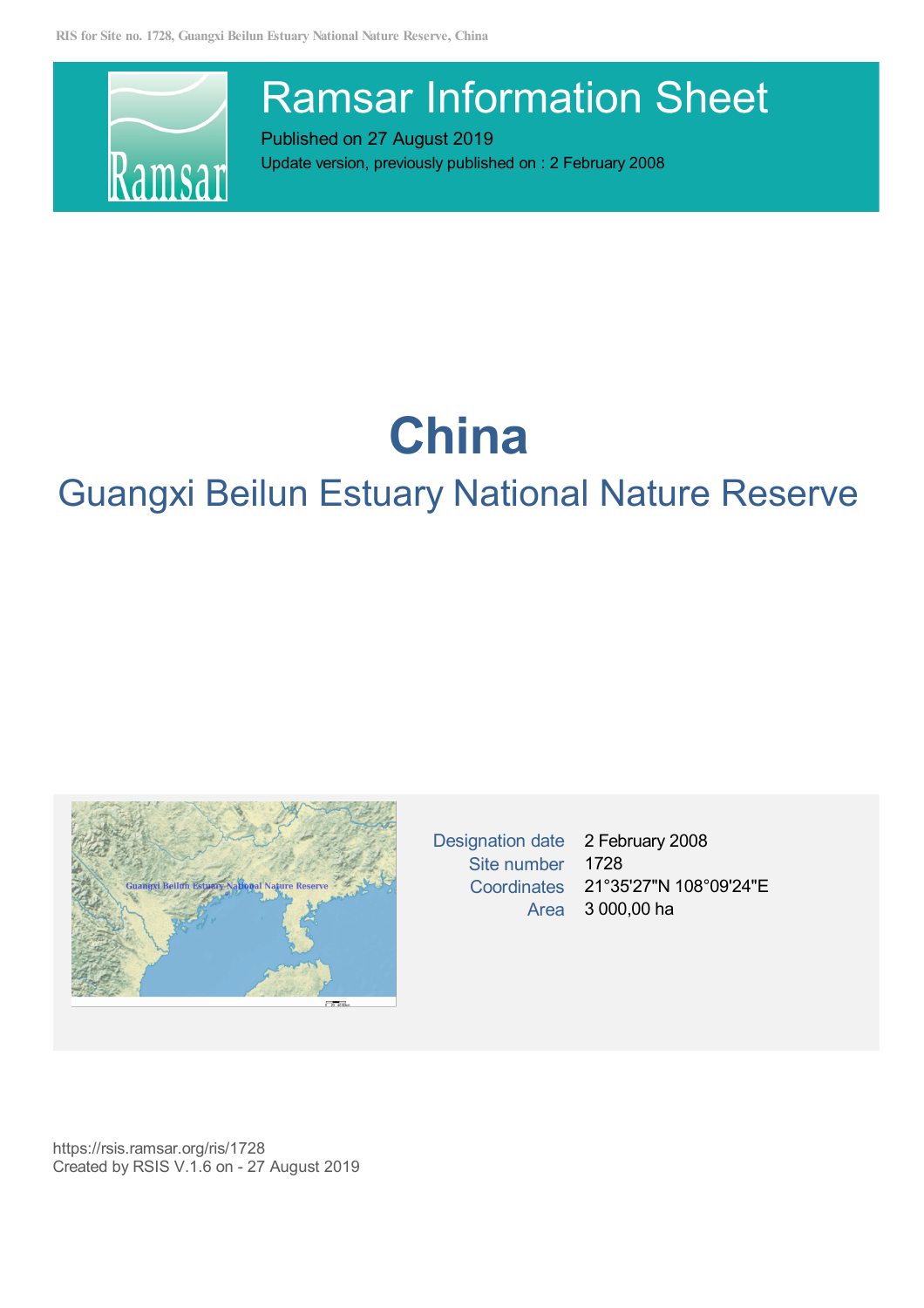# Color codes

Fields back-shaded in light blue relate to data and information required only for RIS updates.

Note that some fields concerning aspects of Part 3, the Ecological Character Description of the RIS (tinted in purple), are not expected to be completed as part of a standard RIS, but are included for completeness so as to provide the requested consistency between the RIS and the format of a 'full' Ecological Character Description, as adopted in Resolution X.15 (2008). If a Contracting Party does have information available that is relevant to these fields (for example from a national format Ecological Character Description) it may, if it wishes to, include information in these additional fields.

# 1 - Summary

# **Summary**

Guangxi Beilun Estuary National Nature Reserve is a coastal wetland with mangrove forest, intertidal mudflats and seagrass beds located within the East Asian Australasian Flyway. Situated in the north of Beilun River, a transboundary river between Vietnam and China, this Ramsar Site represents the largest contiguous stretch of mangrove forest dominated by Bruguiera gymnorhiza and Acanthus ilicifolius in coastal China. The mangrove forest help resist and alleviate the impacts of hazards and also protect the coast from shoreline erosion. The Site supports 10 true mangrove species and five semi-mangrove species. The sea grass community is dominated by Zostera marina in the mangrove's periphery in the low tidal regions. This wetland is the only area where Heritiera littoralis forest grows on a coastal region. Besides, the Site provides habitat to 155 species of large zoobenthos, 27 fishes, 213 birds and over 1400 species of higher plants. Of these are some globally threatened species such as the critically endangered Baer's pochard (Aythya baeri) and spoon-billed sandpiper (Eurynorhynchus pygmeus); the endangered black-faced spoonbill (Platalea minor); and the vulnerable Chinese egret (Egretta eulophotes) and fairy pitta (Pitta nympha).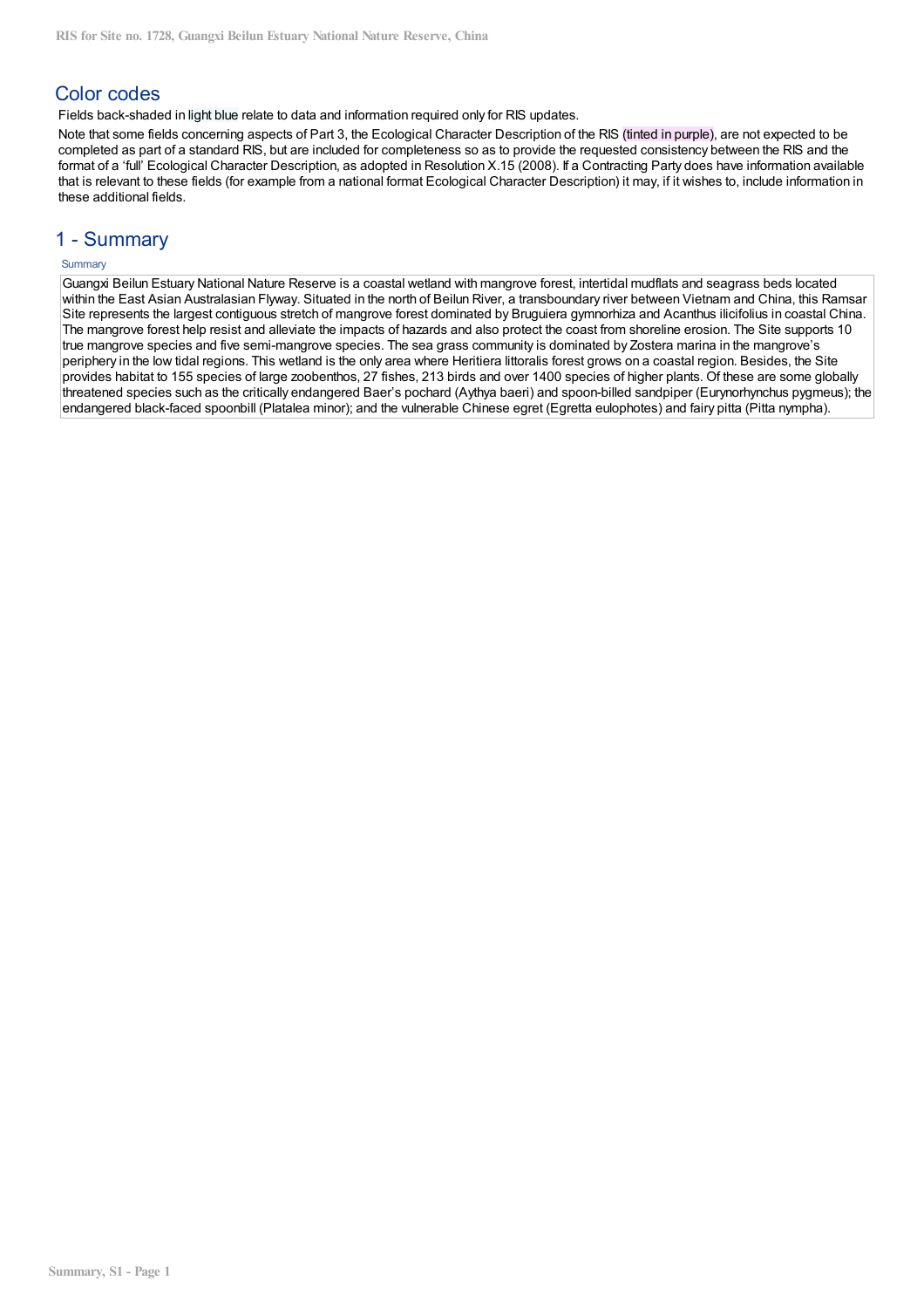# 2 - Data & location

- 2.1 Formal data
- 2.1.1 Name and address of the compiler of this RIS

# Compiler 1

|       | Name   Xiong Liu, Jialiang Liang, Xiaopeng Zeng                                                                                                  |
|-------|--------------------------------------------------------------------------------------------------------------------------------------------------|
|       | Institution/agency   Guangxi Beilun Estuary National Nature Reserve Management                                                                   |
|       | Fenghuang Road 1<br>Jiangshan Peninsula District, 538038<br>Postal address   Fangchenggang City<br>Guangxi Zhuang Autonomous Region<br>P.R China |
|       | E-mail $gxblhk@163.com$                                                                                                                          |
| Phone | +86 770 3392089                                                                                                                                  |
| Fax   | +86-770-3392080                                                                                                                                  |

2.1.2 - Period of collection of data and information used to compile the RIS

| From year $ 2008$          |  |
|----------------------------|--|
| To year $\vert 2014 \vert$ |  |

# 2.1.3 - Name of the Ramsar Site

| Official name (in English.<br>. French or | ⊦ Guanoxi Beilun Estuar∨ National Nature Reserve |  |
|-------------------------------------------|--------------------------------------------------|--|
|                                           |                                                  |  |

# 2.1.4 - Changes to the boundaries and area of the Site since its designation or earlier update

 $(U$ pdate) A Changes to Site boundary Yes  $O$  No  $\odot$ 

(Update) B. Changes to Site area No change to area

# 2.1.5 - Changes to the ecological character of the Site

(Update) 6b i.Has the ecological character of the Ramsar Site (including No applicable Criteria) changed since the previous RIS?

# 2.2 - Site location

# 2.2.1 - Defining the Site boundaries

# b) Digital map/image

<1 file(s) uploaded>

Former maps  $\boxed{0}$ 

#### Boundaries description

The boundary of the Ramsar site is almost the same as the existing reserve, including core area, part of buffer area and experiment area.

# 2.2.2 - General location

| a) In which large administrative region does<br>the site lie? <b>Fangchenggang City</b> |  |
|-----------------------------------------------------------------------------------------|--|
|                                                                                         |  |
| h) What is the nearest town or population <b>Pingjiang Town</b>                         |  |

# 2.2.3 - For wetlands on national boundaries only

a) Does the wetland extend onto the territory of one or more other Yes  $\bigcirc$  No ( countries?

b) Is the site adjacent to another designated Ramsar Site on the territoryof another Contracting Party? Yes No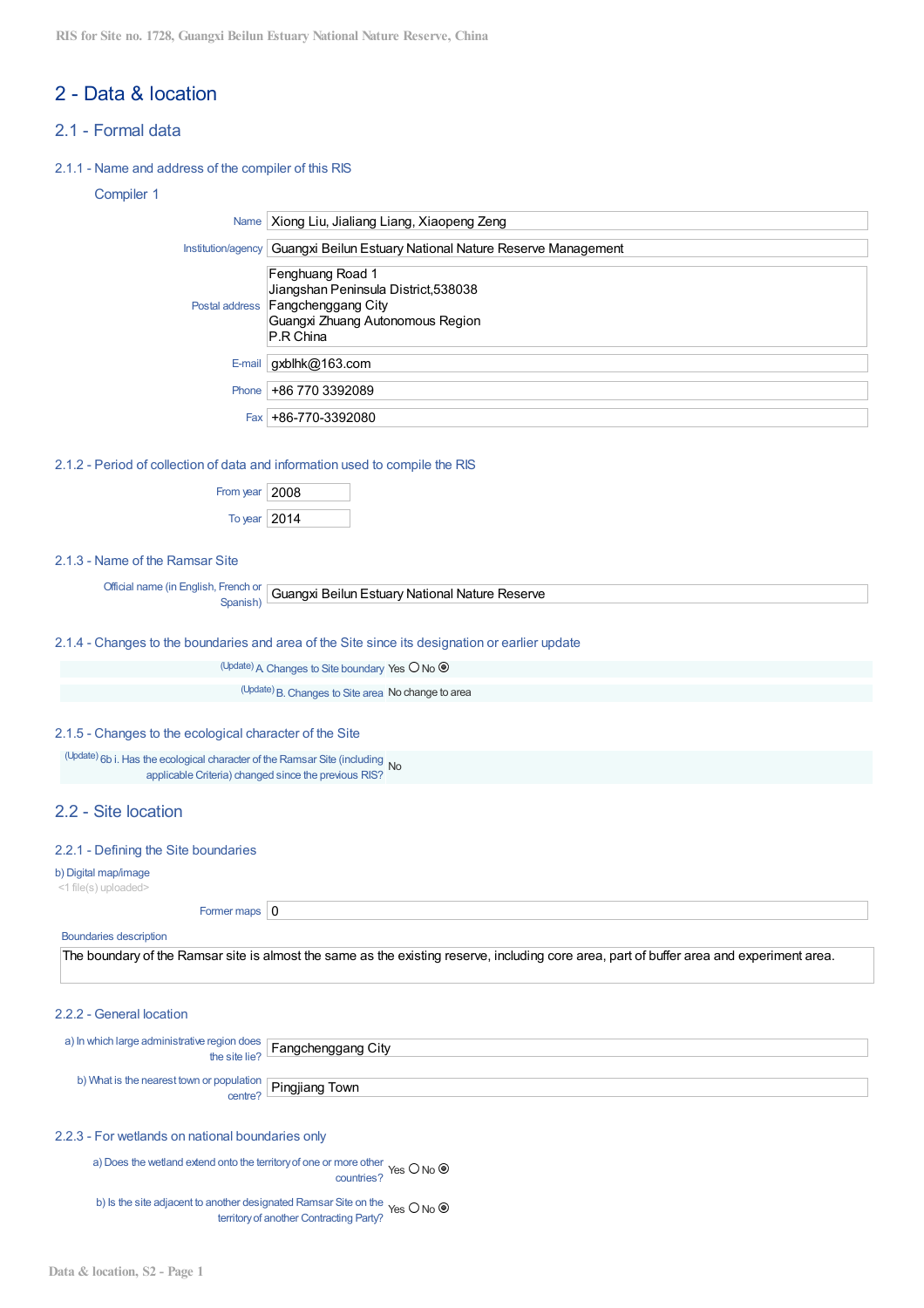**RIS for Site no. 1728, Guangxi Beilun Estuary National Nature Reserve, China**

# 2.2.4 - Area of the Site

Official area, in hectares (ha): 3000

Area, in hectares (ha) as calculated from  $\Gamma$ GIS boundaries 2995.977

# 2.2.5 - Biogeography

| Biogeographic regions                         |                                                                                               |  |  |  |  |
|-----------------------------------------------|-----------------------------------------------------------------------------------------------|--|--|--|--|
| Regionalisation scheme(s)                     | <b>Biogeographic region</b>                                                                   |  |  |  |  |
| Udvardy's Biogeographical<br><b>Provinces</b> | Tropical humid forests, South Chinese Rainforest Biogeographic Province, Indomalayan<br>Realm |  |  |  |  |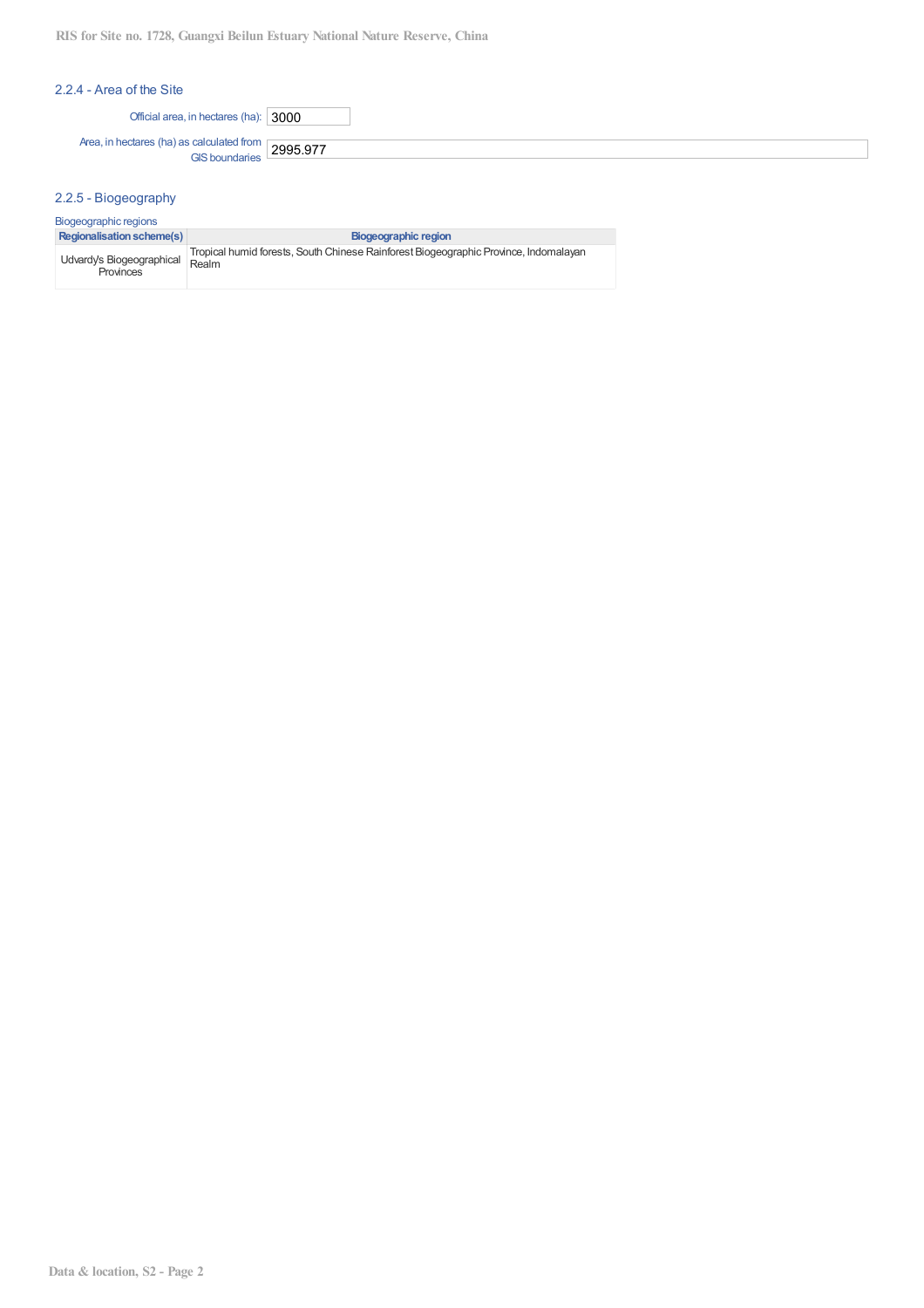# 3 - Why is the Site important?

# 3.1 - Ramsar Criteria and their justification

## ■ Criterion 1: Representative, rare or unique natural or near-natural wetland types

|                                   | The mangrove ecosystems in this Ramsar Site can resist the impingement of waves, tides and floods,<br>Hydrological services provided also it can effectively alleviate the damage caused by typhoons, violent tides and tsunamis. Besides, it<br>has functions in protecting coastlines and reclaiming lands from the sea.                                                                                                                                                                                                                                                  |
|-----------------------------------|-----------------------------------------------------------------------------------------------------------------------------------------------------------------------------------------------------------------------------------------------------------------------------------------------------------------------------------------------------------------------------------------------------------------------------------------------------------------------------------------------------------------------------------------------------------------------------|
|                                   |                                                                                                                                                                                                                                                                                                                                                                                                                                                                                                                                                                             |
| Other ecosystem services provided | This Ramsar site presents the largest contiguously stretched mangrove forest dominated by (Bruguiera<br>gymnorhiza) and (Acanthus ilicifolius) in coastal China. There are 10 true mangrove species and 5 semi-<br>mangrove species in this Ramsar Site. It is rare that in Pearl Bay there are many mangrove plants<br>growing on the tidal flat under average sea level, while in the periphery low tide region, there grows<br>Zostera marina sea grass community. Also the reserve is the only site where (Heritiera littoralis) forest<br>grows on the coastal region. |
|                                   |                                                                                                                                                                                                                                                                                                                                                                                                                                                                                                                                                                             |

#### $\boxtimes$  Criterion 2 : Rare species and threatened ecological communities

## **☑** Criterion 3 : Biological diversity

Justification This Ramsar site is a regional hotspot of biodiversity. It holds 155 species of large zoobenthos and 213 species of birds. Also, there are more than 1400 species of higher plants along the coastal areas.

## $\boxtimes$  Criterion 4 : Support during critical life cycle stage or in adverse conditions

## C Criterion 8 : Fish spawning grounds, etc.

Justification This Ramsar site is a significant place for the reproduction, migration, foraging, breeding and inhabiting of many marine species. There are 27 fish species belonging to 3 orders and 19 families, including Leiognathus brevirostris, Harengula ovalis and Ctenogobius gymnauchen. The mangrove's tidal creeks are vital places for female limulus to reproduce, while infants of limulus scatter on mangrove's tidal flats. The ancient relic species Lingula anatina can be found frequently on bare beach at the edge of mangroves.

# 3.2 - Plant species whose presence relates to the international importance of the site

<no data available>

3.3 - Animal species whose presence relates to the international importance of the site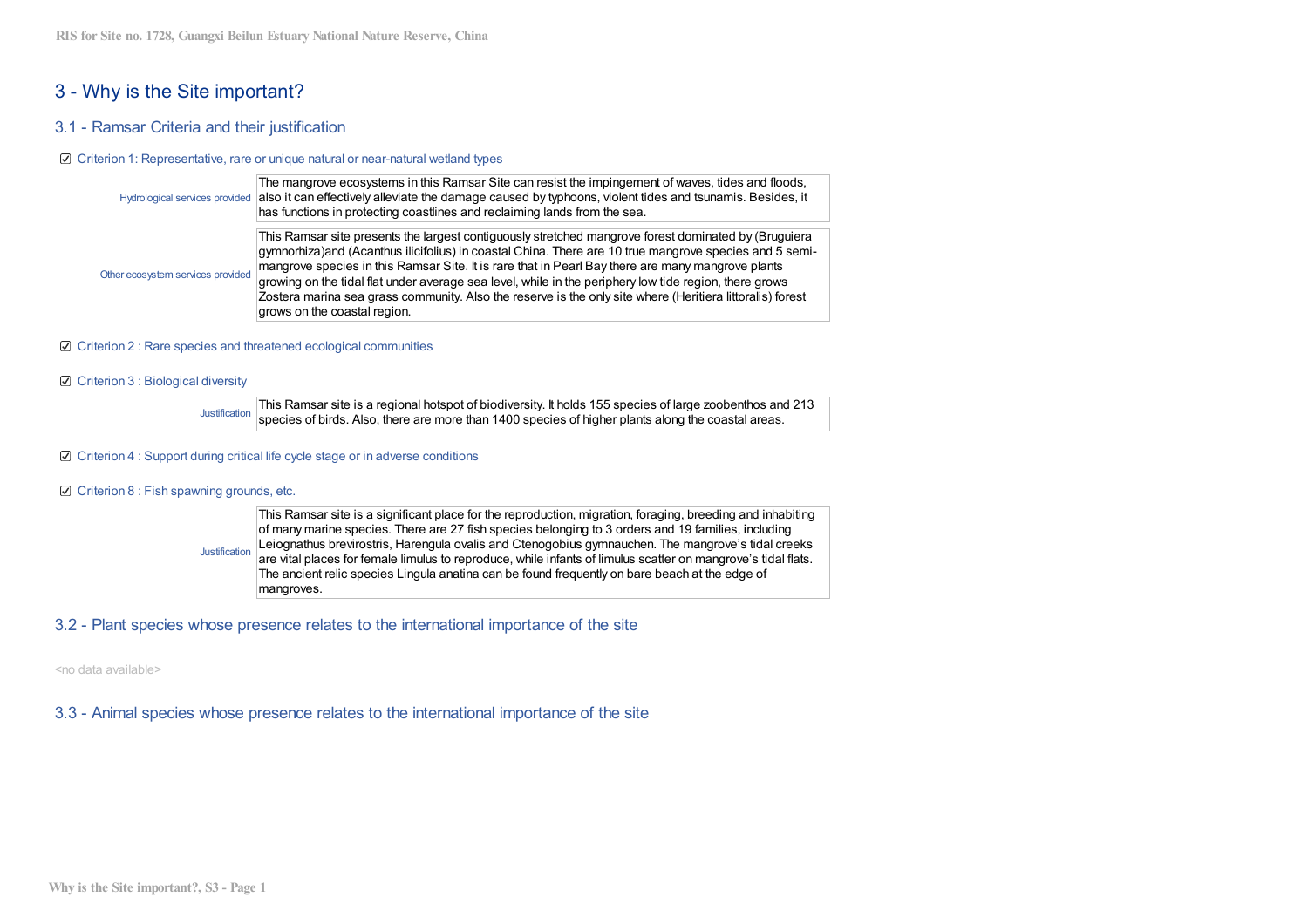| Phylum                                                      | Scientific name           | <b>Common name</b>                                        | <b>Species</b><br>qualifies<br>under<br>criterion | <b>Species</b><br>contributes<br>under<br>criterion<br>2 4 6 9 3 5 7 8 | Pop.<br>Size<br>Period of pop. Est. Occurrence Red Appendix Appendix | $\%$<br>1) | <b>IUCN</b><br>List | <b>CITES</b> | <b>CMS</b> | <b>Other Status</b>           | <b>Justification</b>         |
|-------------------------------------------------------------|---------------------------|-----------------------------------------------------------|---------------------------------------------------|------------------------------------------------------------------------|----------------------------------------------------------------------|------------|---------------------|--------------|------------|-------------------------------|------------------------------|
| <b>Birds</b>                                                |                           |                                                           |                                                   |                                                                        |                                                                      |            |                     |              |            |                               |                              |
| CHORDATA/<br><b>AVES</b>                                    | Anser erythropus          | Lesser White-<br>fronted Goose                            |                                                   | <b>00000000</b>                                                        |                                                                      |            | W                   | С            | ✔          |                               | wintering bird               |
| CHORDATA/<br><b>AVES</b>                                    | Aquila heliaca            | Asian Imperial<br>Eagle; Eastern<br><b>Imperial Eagle</b> | ØOO                                               |                                                                        |                                                                      |            | W                   | ☑            | ☑          | National Protection Class: I  |                              |
| CHORDATA/<br><b>AVES</b>                                    | Aythya baeri              | Baer's Pochard                                            | 00                                                | ┓╔                                                                     |                                                                      |            | <b>CR</b>           |              | $\Box$     |                               | wintering bird               |
| CHORDATA/<br><b>AVES</b>                                    | Egretta eulophotes        | Chinese Egret                                             | ர                                                 | ┑┍                                                                     |                                                                      |            | W                   |              | ☑          | National Protection Class: II |                              |
| CHORDATA/<br><b>AVES</b>                                    | Eurynorhynchus<br>pygmeus | Spoon-billed<br>Sandpiper                                 |                                                   | ØØOOOOOO                                                               |                                                                      |            | <b>CR</b>           |              | ☑          |                               | wintering bird               |
| CHORDATA/<br><b>AVES</b>                                    | Pitta nympha              | <b>Fairy Pitta</b>                                        | ⊠⊓                                                |                                                                        |                                                                      |            | W                   |              | С          |                               |                              |
| CHORDATA/<br><b>AVES</b>                                    | Platalea minor            | <b>Black-faced</b><br>Spoonbill                           | ☑⊏                                                | Пſ                                                                     |                                                                      |            | EN                  |              | Г          | National Protection Class: II | wintering bird               |
| Fish, Mollusc and Crustacea                                 |                           |                                                           |                                                   |                                                                        |                                                                      |            |                     |              |            |                               |                              |
| CHORDATA/ Herklotsichthys<br><b>ACTINOPTERYGII</b> ovalis   |                           |                                                           |                                                   | 100000                                                                 |                                                                      |            |                     | с            | С          |                               | Crit 8: Spawning in the site |
| CHORDATA/ Leiognathus<br><b>ACTINOPTERYGII</b> brevirostris |                           | Shortnose<br>slipmouth                                    |                                                   | 00000000                                                               |                                                                      |            |                     |              |            |                               | Crit 8: Spawning in the site |

*1) Percentage of the total biogeographic population at the site*

Criterion 4:

Located on the East Asian - Australasian Flyway for migratory birds, the site is a significant breeding ground for waterbirds. In this wetland, 96 of the 227 migrant bird species protected by the agreement signed between China and Japan stopover; while 38 of 81 migrant bird species protected by the agreement signed between China and Australia stopover here.

3.4 - Ecological communities whose presence relates to the international importance of the site

<no data available>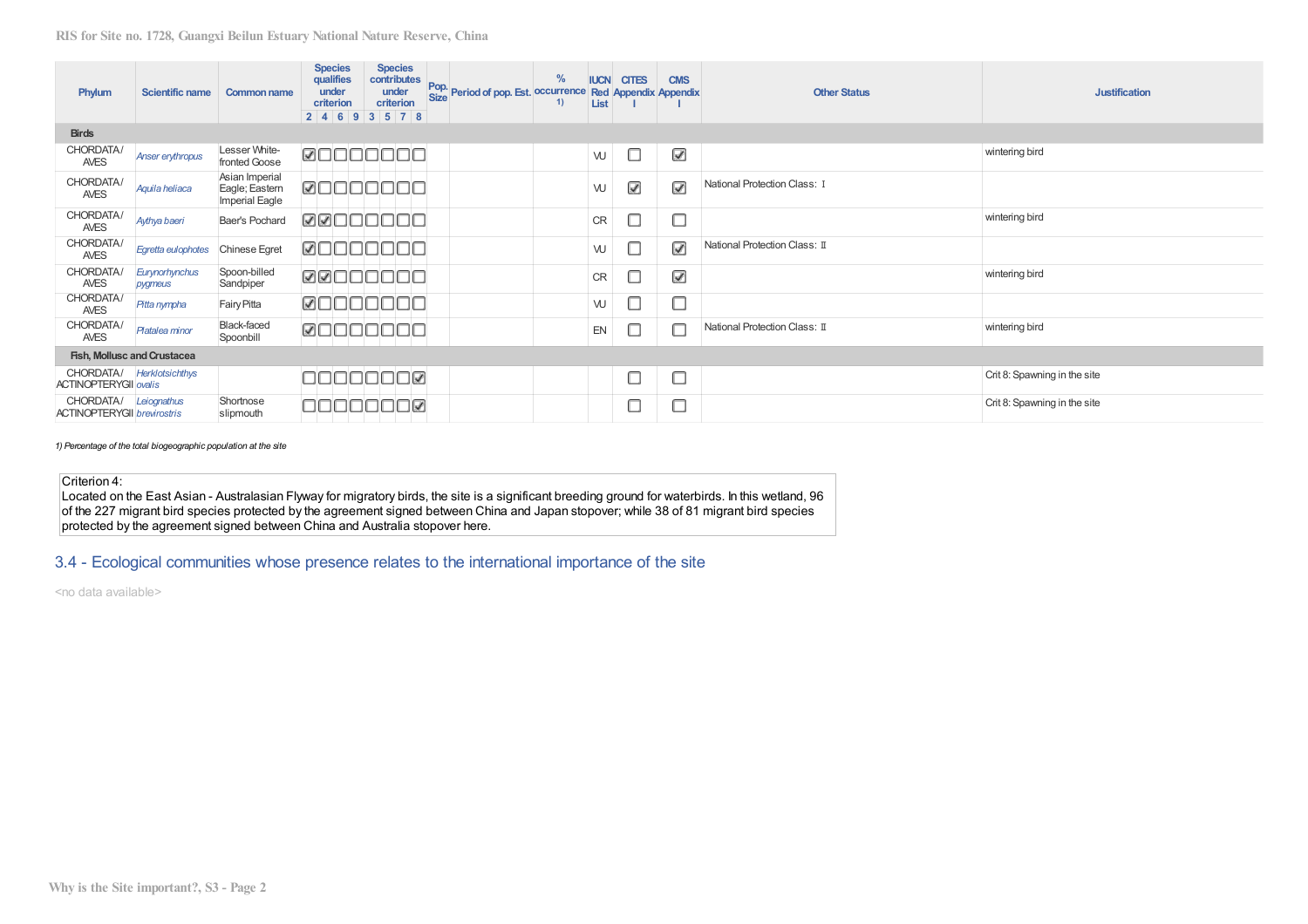# 4 - What is the Site like? (Ecological character description)

# 4.1 - Ecological character

This Ramsar Site is located in the tropical monsoon climate region with a mean annual temperature of 22.3 I and a mean annual precipitation of 2500 mm. The coastal areas are mainly composed of sandy and humid-thermo ferralitic soils with low nutrient content. The mangrove forest represents the main vegetation type of the Site. The mangrove species together with the inhabiting birds, planktons, zoobenthos, fishes and insects characterize the biological community of the Site. The wetland plays a significant role in reducing the impacts of hazards and protecting the coastline from erosion. This estuarine system supports a wide variety of life forms and provide opportunities for scientific and educational studies.

# 4.2 - What wetland type(s) are in the site?

| Marine or coastal wetlands               |            |                                            |                              |                              |
|------------------------------------------|------------|--------------------------------------------|------------------------------|------------------------------|
| Wetland types (code and<br>name)         | Local name | Ranking of extent (1: greatest - 4: least) | Area (ha)<br>of wetland type | Justification of Criterion 1 |
| G: Intertidal mud, sand or<br>salt flats |            |                                            | 660                          |                              |
| I: Intertidal forested<br>wetlands       |            |                                            | 1299                         | Representative               |

# 4.3 - Biological components

# 4.3.1 - Plant species

| Other noteworthy plant species |                           |                                      |
|--------------------------------|---------------------------|--------------------------------------|
| <b>Scientific name</b>         | <b>Common name</b>        | Position in range / endemism / other |
| <b>Acanthus ilicifolius</b>    | <b>Holly Mangrove</b>     |                                      |
| Acrostichum aureum             | Golden Leatherfern        |                                      |
| Aegiceras corniculatum         |                           |                                      |
| Avicennia marina               | Gray Mangrove             |                                      |
| Cerbera manghas                | Reva                      |                                      |
| Excoecaria agallocha           | Hai Qi                    |                                      |
| <b>Heritiera littoralis</b>    | <b>Looking Glass Tree</b> |                                      |

4.3.2 - Animal species

Other noteworthy animal species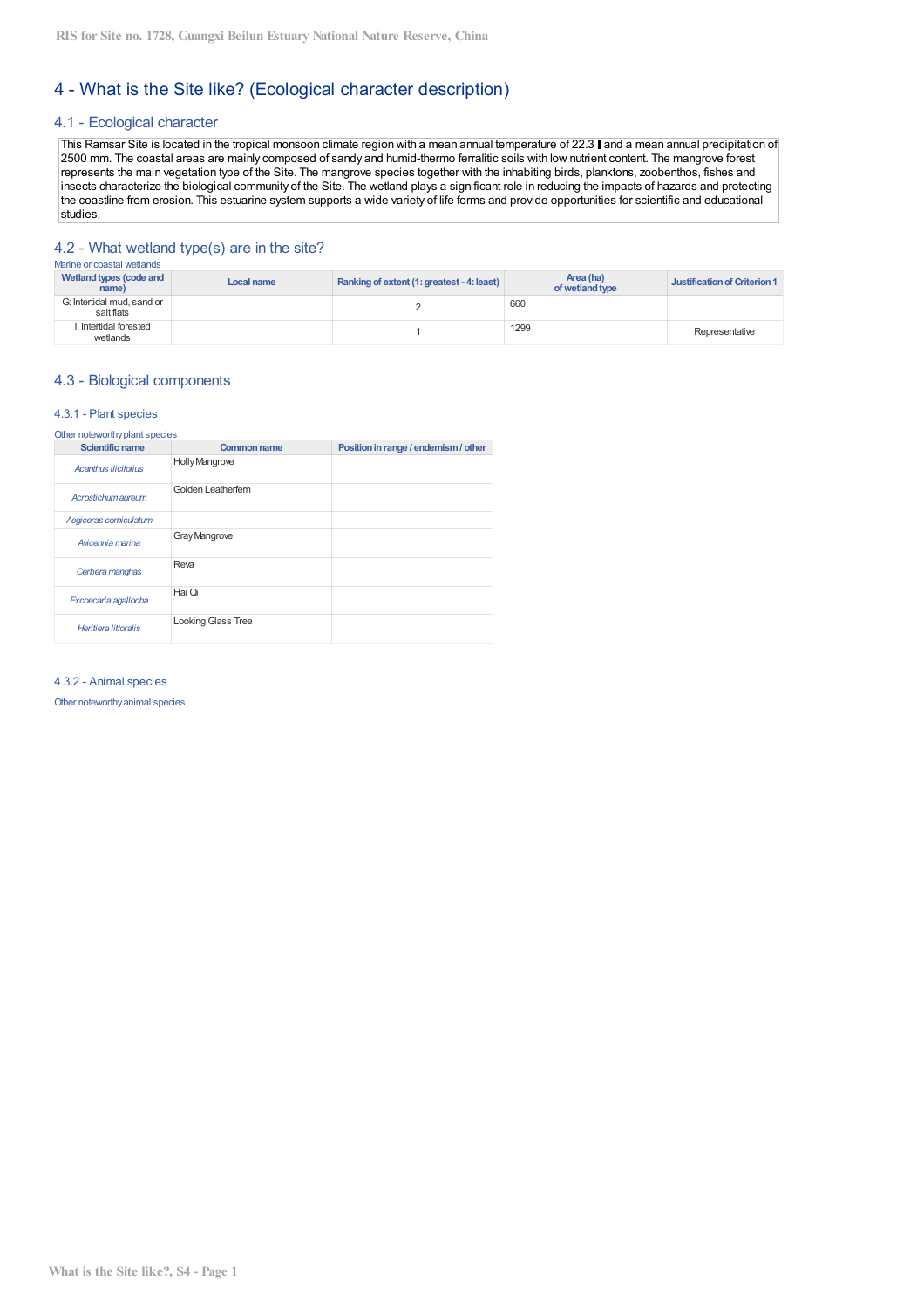| Phylum               | <b>Scientific name</b>       | Common name                                | Pop. size | Period of pop. est. | %occurrence | Position in range<br>/endemism/other |
|----------------------|------------------------------|--------------------------------------------|-----------|---------------------|-------------|--------------------------------------|
| <b>CHORDATA/AVES</b> | <b>Accipiter nisus</b>       | Eurasian Sparrowhawk                       |           |                     |             | National Protection Class:<br>П      |
| <b>CHORDATA/AVES</b> | <b>Accipiter soloensis</b>   | Chinese<br>Sparrowhawk; Gray Frog-<br>Hawk |           |                     |             | National Protection Class:<br>П      |
| <b>CHORDATA/AVES</b> | <b>Accipiter trivirgatus</b> | <b>Crested Goshawk</b>                     |           |                     |             | National Protection Class:<br>П      |
| <b>CHORDATA/AVES</b> | <b>Accipiter virgatus</b>    | Besra                                      |           |                     |             | National Protection Class:<br>П      |
| <b>CHORDATA/AVES</b> | Aviceda leuphotes            | <b>Black Baza</b>                          |           |                     |             | National Protection Class:<br>П      |
| <b>CHORDATA/AVES</b> | <b>Butastur indicus</b>      | Grey-faced Buzzard                         |           |                     |             | National Protection Class:<br>П      |
| <b>CHORDATA/AVES</b> | <b>Buteo buteo</b>           | Common Buzzard                             |           |                     |             | National Protection Class:<br>П      |
| <b>CHORDATA/AVES</b> | Centropus sinensis           | <b>Greater Coucal</b>                      |           |                     |             | National Protection Class:<br>П      |
| <b>CHORDATA/AVES</b> | Centropus toulou             | Malagasy Coucal                            |           |                     |             | National Protection Class:<br>П      |
| <b>CHORDATA/AVES</b> | Circus aeruginosus           | Western Marsh Harrier                      |           |                     |             | National Protection Class:<br>П      |
| <b>CHORDATA/AVES</b> | Circus spilonotus            | Eastern Marsh Harrier                      |           |                     |             | National Protection Class:<br>П      |
| <b>CHORDATA/AVES</b> | Egretta sacra                | Pacific Reef Heron                         |           |                     |             | National Protection Class:<br>П      |
| <b>CHORDATA/AVES</b> | <b>Elanus caeruleus</b>      | <b>Black-winged Kite</b>                   |           |                     |             | National Protection Class:<br>П      |
| <b>CHORDATA/AVES</b> | <b>Falco peregrinus</b>      | Peregrine Falcon                           |           |                     |             | National Protection Class:<br>П      |
| <b>CHORDATA/AVES</b> | Falco subbuteo               | Eurasian Hobby, Northern<br>Hobby          |           |                     |             | National Protection Class:<br>П      |
| <b>CHORDATA/AVES</b> | <b>Falco tinnunculus</b>     | Common Kestrel; Eurasian<br>Kestrel        |           |                     |             | National Protection Class:<br>П      |
| <b>CHORDATA/AVES</b> | Metopidius indicus           | Bronze-winged Jacana                       |           |                     |             | National Protection Class:<br>П      |
| <b>CHORDATA/AVES</b> | Milvus migrans               | <b>Black Kite</b>                          |           |                     |             | National Protection Class:<br>П      |
| <b>CHORDATA/AVES</b> | Ninox scutulata              | Brown Hawk-Owl                             |           |                     |             | National Protection Class:<br>П      |
| <b>CHORDATA/AVES</b> | Numenius minutus             | <b>Little Curlew</b>                       |           |                     |             | National Protection Class:<br>П      |
| <b>CHORDATA/AVES</b> | Otus bakkamoena              | Collared Scops Owl                         |           |                     |             | National Protection Class:<br>П      |
| <b>CHORDATA/AVES</b> | Otus scops                   | Common Scops-owl                           |           |                     |             | National Protection Class:<br>П      |
| <b>CHORDATA/AVES</b> | <b>Pandion haliaetus</b>     | Osprey, Western Osprey                     |           |                     |             | National Protection Class:<br>П      |
| <b>CHORDATA/AVES</b> | Pelecanus philippensis       | Spot-billed Pelican                        |           |                     |             | National Protection Class:<br>П      |
| <b>CHORDATA/AVES</b> | Phalacrocorax pelagicus      | Pelagic Cormorant                          |           |                     |             | National Protection Class:<br>П      |
| <b>CHORDATA/AVES</b> | Platalea leucorodia          | Eurasian Spoonbill                         |           |                     |             | National Protection Class:<br>П      |
| <b>CHORDATA/AVES</b> | Porzana bicolor              | <b>Black-tailed Crake</b>                  |           |                     |             | National Protection Class:<br>П      |

# 4.4 - Physical components

4.4.1 - Climate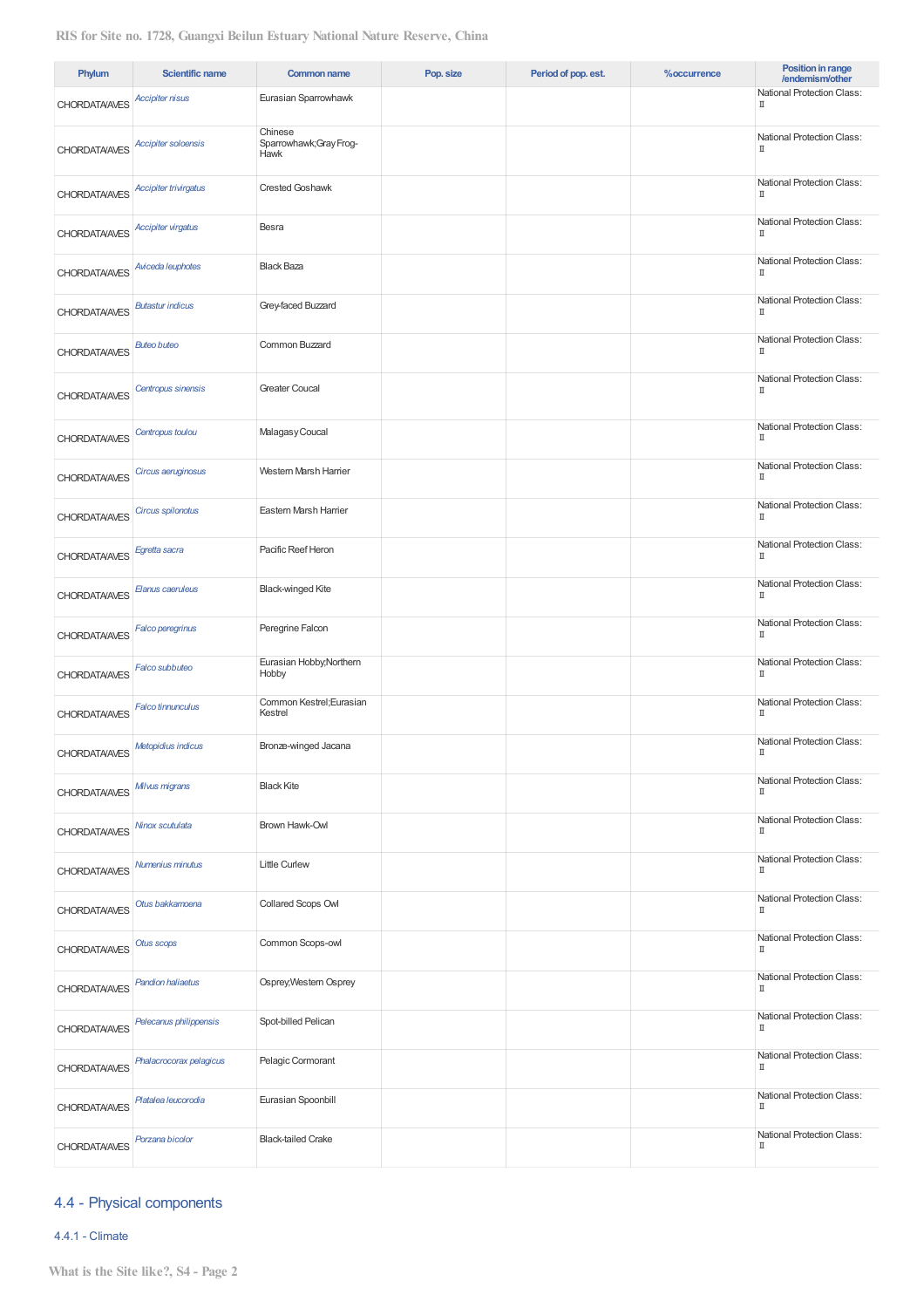| <b>Climatic region</b>                             | <b>Subregion</b>                                                |
|----------------------------------------------------|-----------------------------------------------------------------|
| C: Moist Mid-Latitude<br>climate with mild winters | Cwa: Humid subtropical<br>(Mild with dry winter, hot<br>summer) |

This Ramsar site is located in tropical monsoon maritime climate region. Mean annual temperature: 22.3 I; Mean July (the hottest month) temperature: 28.6 I; Mean January (the coldest month) temperature: 14.1 I; Extremely low temperature: 2.8 I; Mean annual precipitation: 2500 mm. Mean rainy days per year: 147.5 (mostly falling between May and September). Mean annual evaporation: 1400 mm. Prevailing wind: NNE and SSW; Mean wind speed: 5.1 m/s.

#### 4.4.2 - Geomorphic setting



Please name the river basin or basins. If the site lies in a sub-basin, please also name the larger river basin. For a coastal/marine site, please name the sea or ocean.

the north of BeibuGulf in China

#### 4.4.3 - Soil

Mineral Z

(Update) Changes at RIS update No change @ Increase O Decrease O Unknown O

No available information  $\square$ 

Are soil types subject to change as a result of changing hydrological  $Y$ es O No ( conditions (e.g., increased salinityor acidification)?

#### Please provide further information on the soil (optional)

The coastal areas are mostly consisted of sandy soils and humid-thermo ferralitic (depth of 1-1.5 m, pH value of 5-6) developed by sand shale. The mangrove marshes are mostly consisted of salting bog soils. Fine sand is the main sediment type, with 71.8%~97.9% sediment concentration. Nutrient contents in the mangrove soils are not high, for example, the total nitrogen is merely 0.693 g/kg, while the average contents of total phosphorus and total potassium are 0.226 g/kg and 9.724 g/kg, respectively.

#### 4.4.4 - Water regime

| Water permanence |  |
|------------------|--|
|------------------|--|

| Presence?                          | <b>Changes at RIS update</b> |
|------------------------------------|------------------------------|
| Usually permanent water<br>present |                              |

#### Source of water that maintains character of the site

| Presence?                          | <b>Predominant water source</b> | <b>Changes at RIS update</b> |
|------------------------------------|---------------------------------|------------------------------|
| Water inputs from surface<br>water |                                 | No change                    |
| Water inputs from rainfall         |                                 | No change                    |
| Marine water                       |                                 | No change                    |

Water destination

| Presence? | <b>Changes at RIS update</b> |
|-----------|------------------------------|
| Marine    | No change                    |

# Stability of water regime

| Presence?                                     | <b>Changes at RIS update</b> |
|-----------------------------------------------|------------------------------|
| Water levels fluctuating<br>(including tidal) | No change                    |

#### Please add any comments on the water regime and its determinants (if relevant). Use this box to explain sites with complex hydrology:

This Ramsar site presents typical estuarine hydrological characteristics, with many small rivers flowing into the bay.

## 4.4.5 - Sediment regime

Significant accretion or deposition of sediments occurs on the site M

(Update) Changes at RIS update No change @ Increase O Decrease O Unknown O

## Sediment regime unknown  $\Box$

#### Please provide further information on sediment (optional):

Much of sediments belong to marine deposits of Holocene. Fine sand is the main sediment type, with 71.8%~97.9% sediment concentration.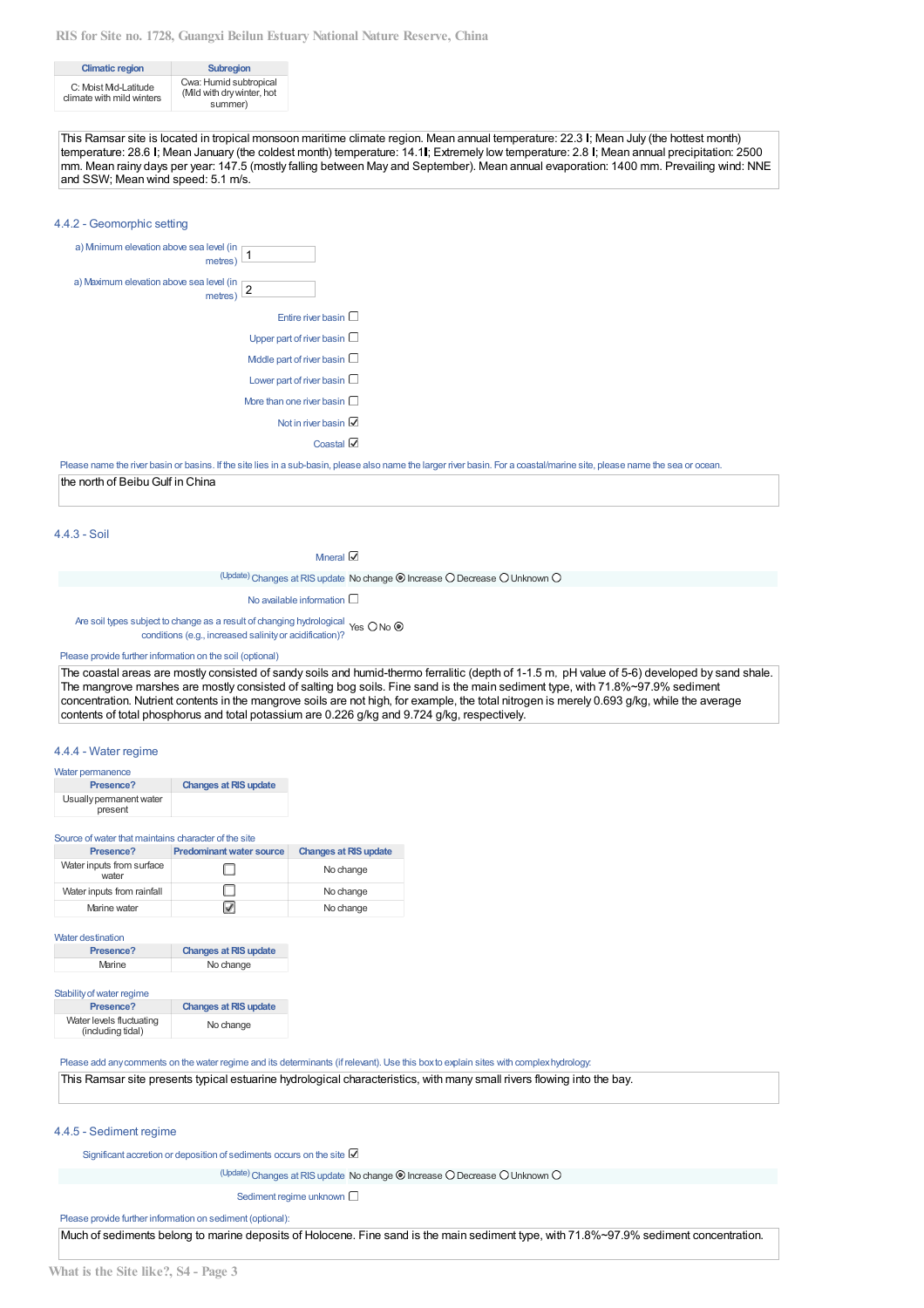## 4.4.6 - Water pH

| Circumneutral (pH: 5.5-7.4) |  |
|-----------------------------|--|

(Update) Changes at RIS update No change <sup>®</sup> Increase O Decrease O Unknown O

Unknown  $\square$ 

#### 4.4.7 - Water salinity

Mxohaline (brackish)/Mxosaline (0.5-30 g/l)

(Update) Changes at RIS update No change  $\textcircled{\small{}}$  Increase  $\textcircled{\small{}}$  Decrease  $\textcircled{\small{}}$  Unknown  $\textcircled{\small{}}$ 

Unknown  $\square$ 

#### 4.4.8 - Dissolved or suspended nutrients in water

Unknown  $\mathbb{Z}$ 

#### Please provide further information on dissolved or suspended nutrients (optional)

The water in this Ramsar Site represents class III of National Standard of China in 2013. The pH values range between 6.78 and 8.40 with an average of 7.99. Mean DO: 7.12 mg/L; Mean COD: 1.41 mg/L; Mean TP: 0.035 mg/L; Mean labile phosphate: 0.011 mg/L; Mean TN: 0.399 mg/L; Mean nitrite: 0.152 mg/L; Mean ammonia nitrogen: 0.101 mg/L; Mean inorganic nitrogen: 0.282 mg/L.

#### 4.4.9 - Features of the surrounding area which may affect the Site

Please describe whether, and if so how, the landscape and ecological characteristics in the area surrounding the Ramsar Site differ from the i) broadly similar  $\bullet$  ii) significantly different site itself:

## 4.5 - Ecosystem services

#### 4.5.1 - Ecosystem services/benefits

| <b>Provisioning Services</b> |  |
|------------------------------|--|
|------------------------------|--|

| Ecosystem service         | <b>Examples</b> | Importance/Extent/Significance |
|---------------------------|-----------------|--------------------------------|
| Wetland non-food products | Other           |                                |

Regulating Services

| <b>Ecosystem service</b> | <b>Examples</b>                                                           | Importance/Extent/Significance |
|--------------------------|---------------------------------------------------------------------------|--------------------------------|
| Erosion protection       | Soil, sediment and nutrient<br>retention                                  | High                           |
| Hazard reduction         | Flood control, flood storage                                              | Hiah                           |
| Hazard reduction         | Coastal shoreline and river<br>bank stabilization and<br>storm protection | High                           |

#### Cultural Services

| <b>Ecosystem service</b>   | <b>Examples</b>                                                                                   | Importance/Extent/Significance |
|----------------------------|---------------------------------------------------------------------------------------------------|--------------------------------|
| Scientific and educational | Educational activities and<br>opportunities                                                       | Medium                         |
| Scientific and educational | Important knowledge<br>systems, importance for<br>research (scientific<br>reference area or site) | High                           |
| Scientific and educational | Long-term monitoring site                                                                         | Hiah                           |
| Scientific and educational | Major scientific study site                                                                       | High                           |

#### **Supporting Services**

| <b>Ecosystem service</b> | <b>Examples</b>                                                                                                                                                           | Importance/Extent/Significance |
|--------------------------|---------------------------------------------------------------------------------------------------------------------------------------------------------------------------|--------------------------------|
| Biodiversity             | Supports a variety of all life<br>forms including plants,<br>animals and<br>microorganizms, the genes<br>they contain, and the<br>ecosystems of which they<br>form a part | High                           |
| Soil formation           | Sediment retention                                                                                                                                                        | Medium                         |

Have studies or assessments been made of the economic valuation of Yes No Unknown ecosystem services provided bythis Ramsar Site?

### 4.5.2 - Social and cultural values

- i) the site provides a model ofwetland wise use, demonstrating the application of traditional knowledge and methods of management and  $\Box$ use that maintain the ecological character of the wetland
- ii) the site has exceptional cultural traditions or records of former  $\Box$ civilizations that have influenced the ecological character of the wetland
	- iii) the ecological character of the wetland depends on its interaction  $\Box$ with local communities or indigenous peoples
- iv) relevant non-material values such as sacred sites are present and their existence is strongly linked with the maintenance of the ecological  $\Box$ character of the wetland

<no data available>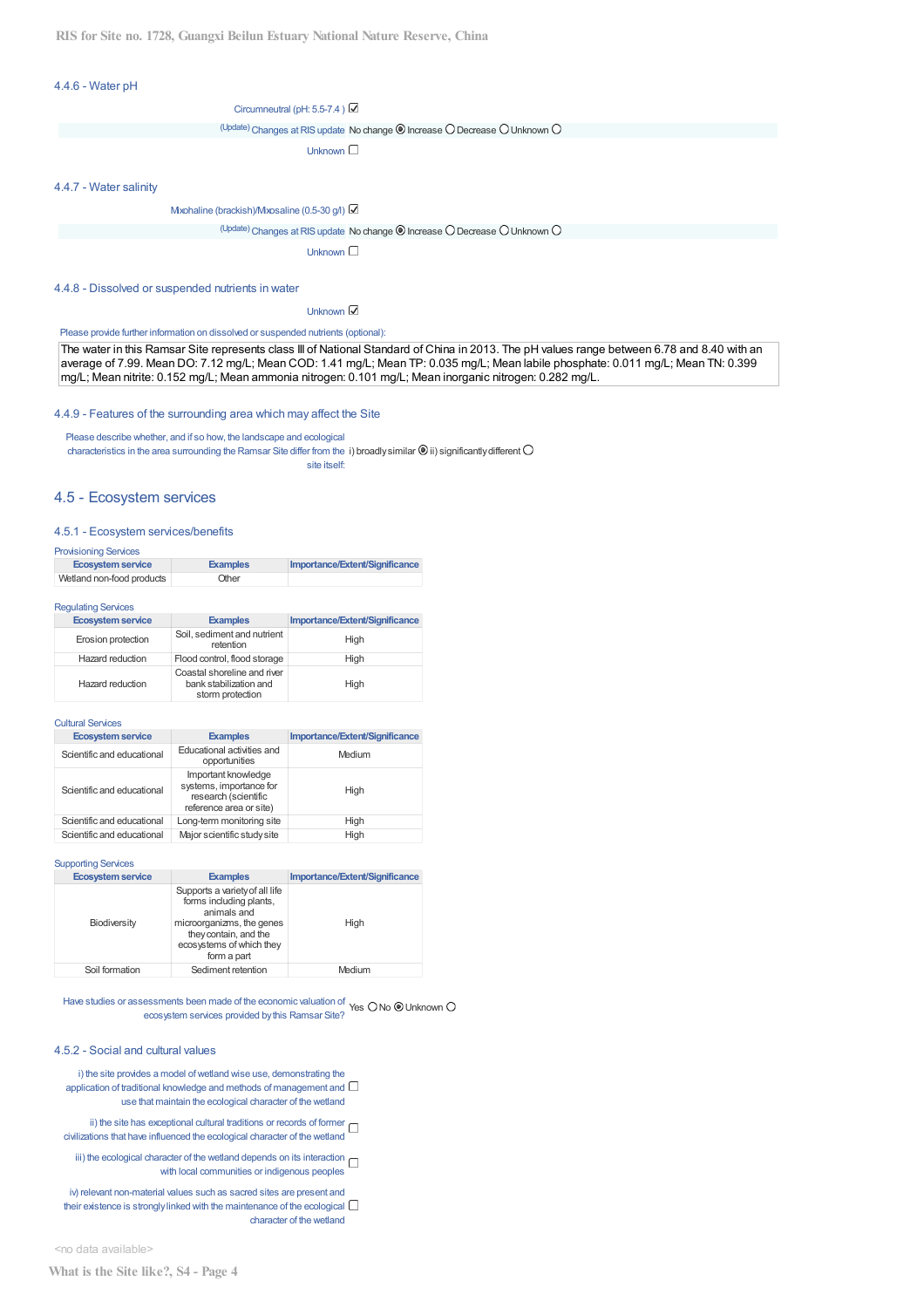**RIS for Site no. 1728, Guangxi Beilun Estuary National Nature Reserve, China**

# 4.6 - Ecological processes

<no data available>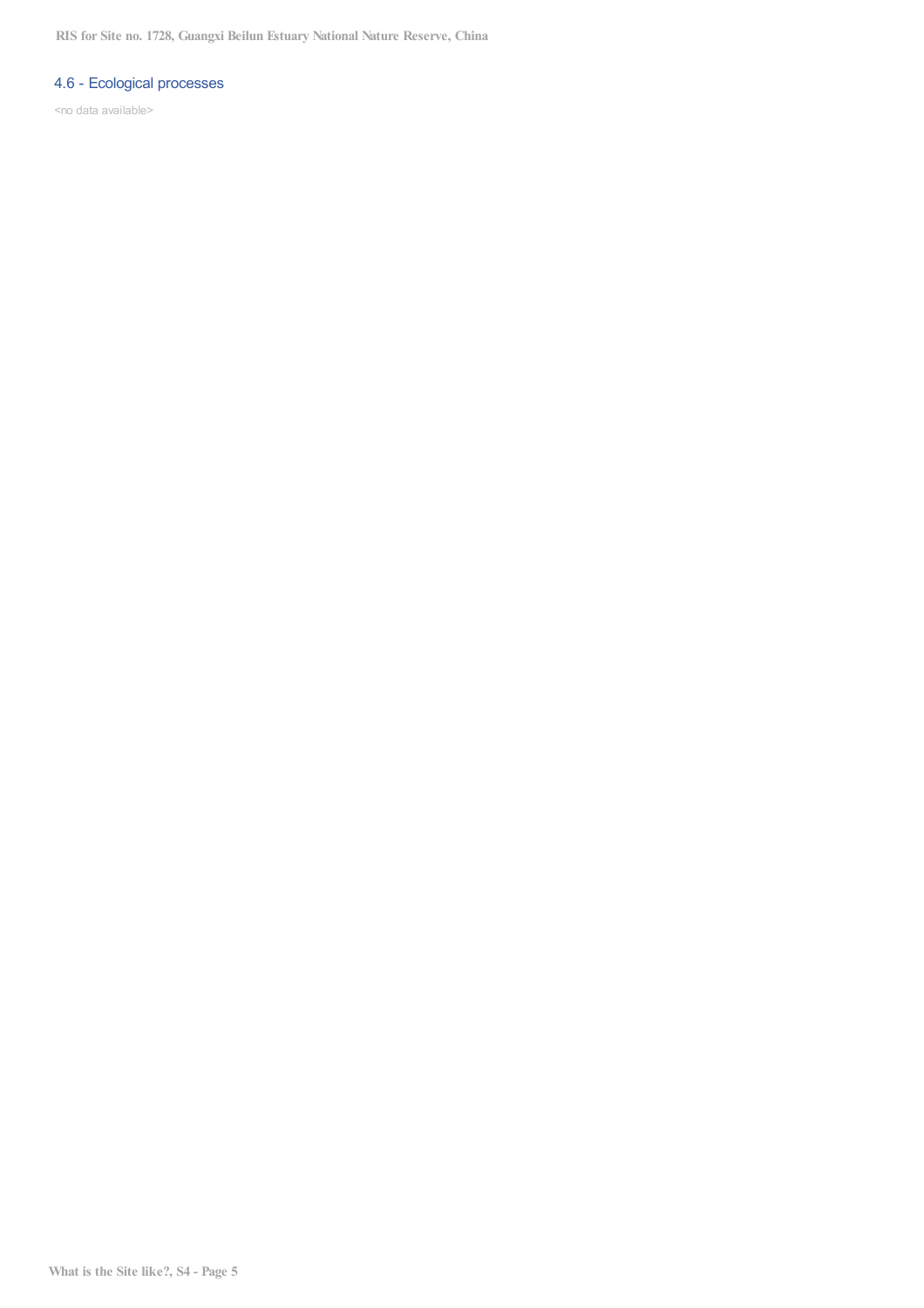# 5 - How is the Site managed? (Conservation and management)

# 5.1 - Land tenure and responsibilities (Managers)

# 5.1.1 - Land tenure/ownership

| Public ownership               |                               |                         |
|--------------------------------|-------------------------------|-------------------------|
| Category                       | <b>Within the Ramsar Site</b> | In the surrounding area |
| National/Federal<br>government |                               |                         |

Provide further information on the land tenure / ownership regime (optional):

The local government and the reserve have the tenure of land use within the Ramsar Site. The local government has the tenure of land use in the surrounding area.

# 5.1.2 - Management authority

| agency or organization responsible for<br>managing the site:                               | Please list the local office / offices of any <b>Guangxi Beilun Estuary National Nature Reserve Management</b>                   |
|--------------------------------------------------------------------------------------------|----------------------------------------------------------------------------------------------------------------------------------|
| Provide the name and title of the person or<br>people with responsibility for the wetland: | Bo Su, Director                                                                                                                  |
| Postal address:                                                                            | Fenghuang Road 1<br>Jiangshan Peninsula District, 538038<br>Fangchenggang City<br>Guangxi Zhuang Autonomous Region<br>P.R China. |
|                                                                                            | E-mail address:   152747159@qq.com                                                                                               |

# 5.2 - Ecological character threats and responses (Management)

# 5.2.1 - Factors (actual or likely) adversely affecting the Site's ecological character

Agriculture and aquaculture

| <b>Factors adversely</b><br>affecting site | <b>Actual threat</b> | <b>Potential threat</b> | Within the site | <b>Changes</b> | In the surrounding area | <b>Changes</b> |
|--------------------------------------------|----------------------|-------------------------|-----------------|----------------|-------------------------|----------------|
| Marine and freshwater<br>aquaculture       |                      |                         |                 |                | ×                       |                |

# 5.2.2 - Legal conservation status

National legal designations

| <b>Designation type</b> | Name of area                                      | Online information url | <b>Overlap with Ramsar Site</b> |
|-------------------------|---------------------------------------------------|------------------------|---------------------------------|
| National Nature Reserve | Guangxi Beilun Estuary<br>National Nature Reserve |                        | partly                          |

## 5.2.3 - IUCN protected areas categories (2008)

Ia Strict Nature Reserve **■** 

Ib Wilderness Area: protected area managed mainlyfor wilderness protection

II National Park: protected area managed mainly for ecosystem  $\Box$ protection and recreation

III Natural Monument: protected area managed mainly for conservation  $\Box$ of specific natural features

IVHabitat/Species Management Area: protected area managed mainly for conservation through management intervention

VProtected Landscape/Seascape: protected area managed mainlyfor landscape/seascape conservation and recreation

VI Managed Resource Protected Area: protected area managed mainly for the sustainable use of natural ecosystems

# 5.2.4 - Key conservation measures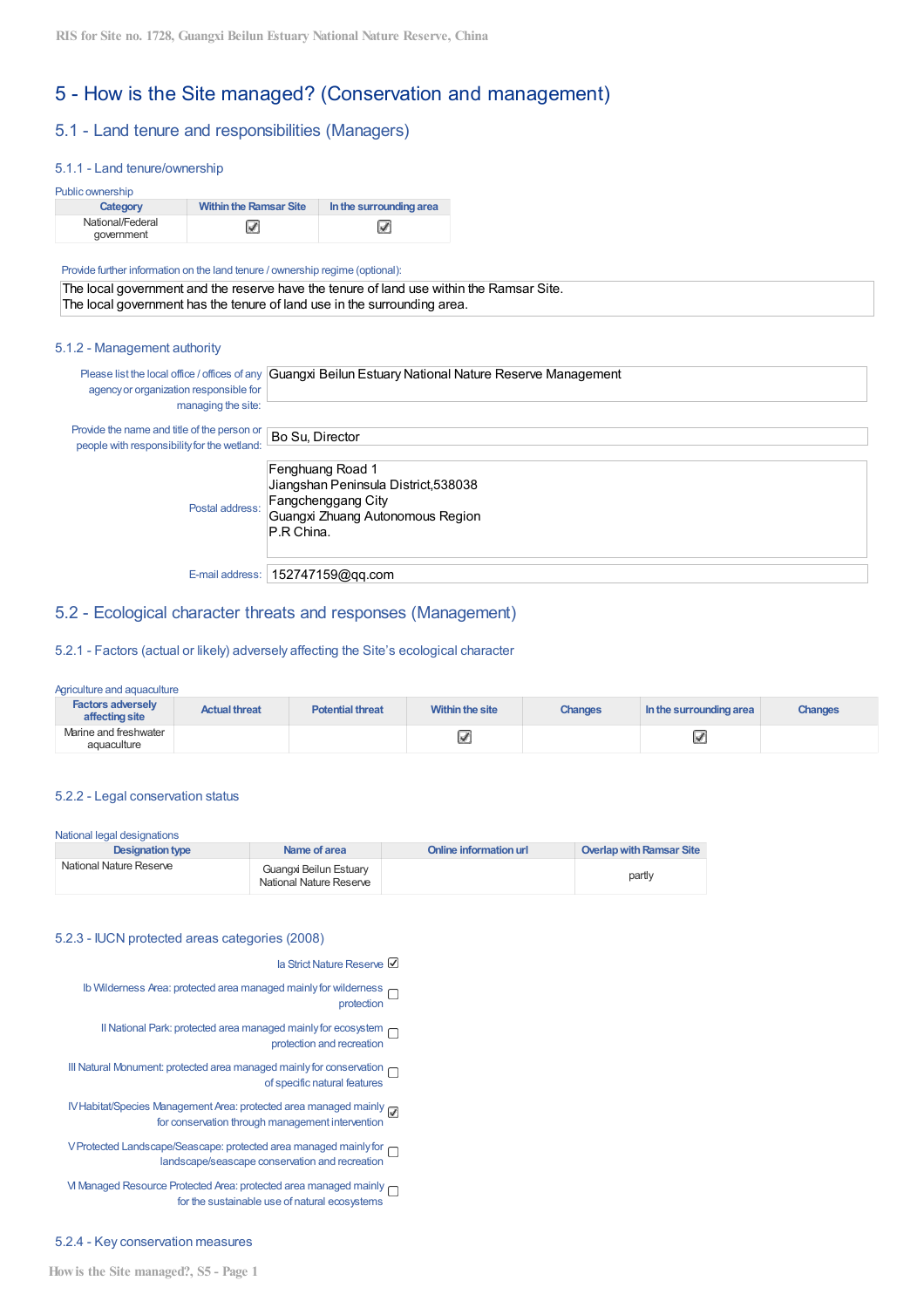# **RIS for Site no. 1728, Guangxi Beilun Estuary National Nature Reserve, China**

## Legal protection

| .                |               |
|------------------|---------------|
| <b>Measures</b>  | <b>Status</b> |
| Legal protection | Implemented   |
|                  |               |

# Habitat

| <b>Measures</b>                     | <b>Status</b>         |
|-------------------------------------|-----------------------|
| Habitat<br>manipulation/enhancement | Partially implemented |

#### Species

| <b>Measures</b>         | <b>Status</b> |  |
|-------------------------|---------------|--|
| Threatened/rare species | Proposed      |  |
| management programmes   |               |  |

# Human Activities

| <b>Measures</b>                                                            | <b>Status</b>         |
|----------------------------------------------------------------------------|-----------------------|
| Harvest controls/poaching<br>enforcement                                   | Implemented           |
| Regulation/management of<br>recreational activities                        | Partially implemented |
| Communication, education,<br>and participation and<br>awareness activities | Implemented           |
| Research                                                                   | Implemented           |

# 5.2.5 - Management planning

Is there a site-specific management plan for the site? No

Has a management effectiveness assessment been undertaken for the Yes  $\bigcirc$  No ( site?

If the site is a formal transboundarysite as indicated in section Data and location > Site location, are there shared management planning Yes  $\circ$  No  $\circ$ processes with another Contracting Party?

# 5.2.6 - Planning for restoration

Is there a site-specific restoration plan? No, but a plan is being prepared

# 5.2.7 - Monitoring implemented or proposed

| <b>Monitoring</b>                  | <b>Status</b> |
|------------------------------------|---------------|
| Water regime monitoring            | Implemented   |
| Water quality                      | Implemented   |
| Plant community                    | Implemented   |
| Plant species                      | Implemented   |
| Animal community                   | Implemented   |
| Animal species (please<br>specify) | Implemented   |
| <b>Birds</b>                       | Implemented   |